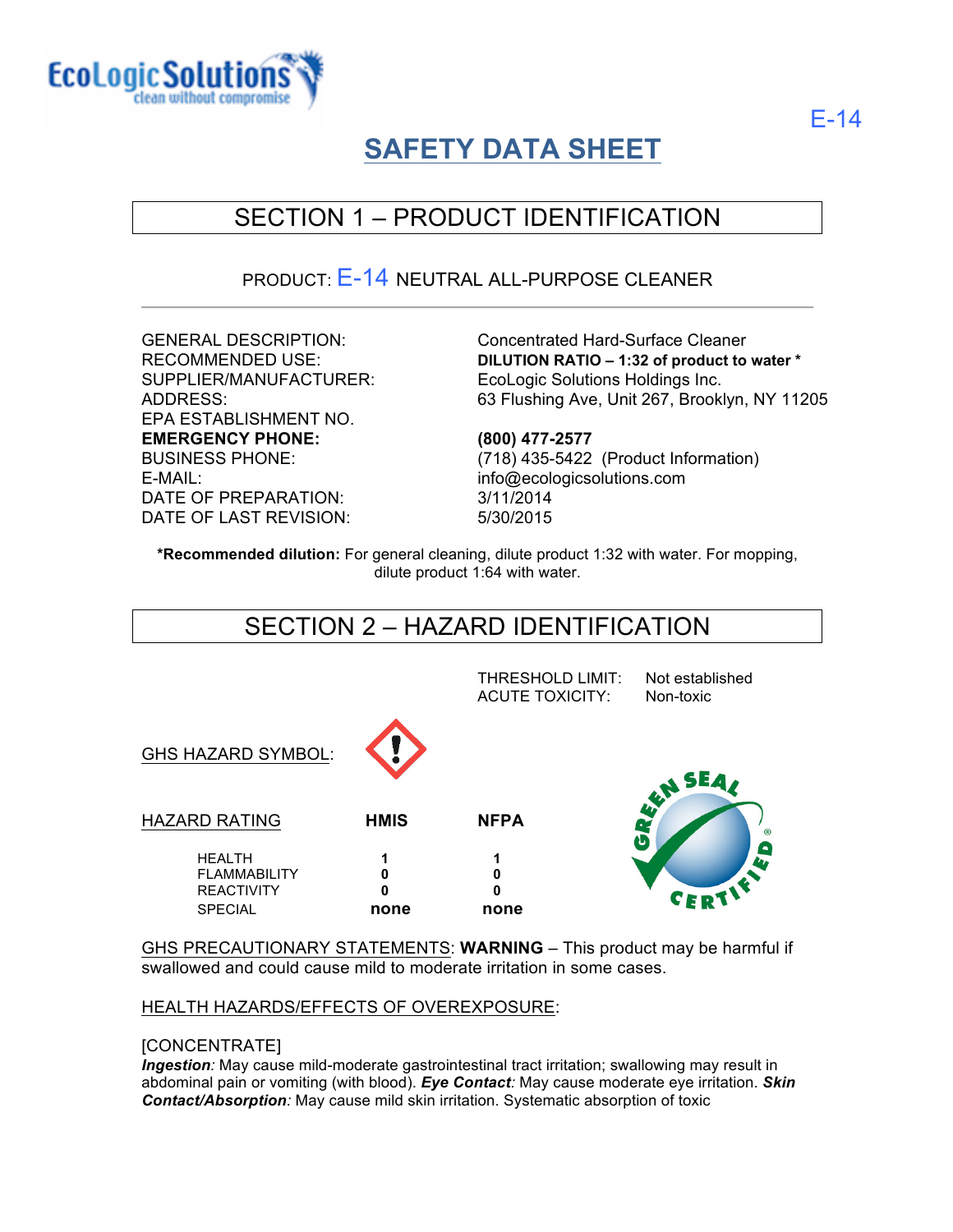

**E-14 E-14** 

concentrations is not expected. *Inhalation:* May cause mild nose/throat/respiratory tract irritation. *Preexisting conditions:* Overexposure may aggravate/irritate preexisting medical conditions

#### [READY-TO-USE]

This product is not expected to present a health hazard in 'ready-to-use' form. Take all precautions to avoid aggravating a pre-existing condition. (see Section 8)

## SECTION 3 – COMPOSITION AND INFORMATION ON INGREDIENTS

#### **[CONCENTRATE]**

| <b>Components</b>            | CAS#           | % by Weight |
|------------------------------|----------------|-------------|
| Deionized Water              | 7732-18-5      | to 100      |
| Proprietary surfactant Blend | Glucoside Base | 53%         |
| Sodium Citrate               | 6132-04-3      | $3 - 8$     |
| Sodium Benzoate              | 532-32-1       | $0 - 2$     |
| Food Grade Dye               |                | $< 1\%$     |
| D-Limonene                   | 5989-27-5      | $< 0.5\%$   |

**Recommended dilution:** For general cleaning, dilute product 1:32 with water. For mopping, dilute product 1:64 with water.

# SECTION 4 - FIRST AID MEASURES

#### **EMERGENCY FIRST AID PROCEDURES:**

*INGESTION*: Do not give liquids if victim is unconscious or very drowsy. Otherwise, give no more than two glasses of water and induce vomiting by giving 30cc (2 tablespoons) Syrup of Ipecac\*\*. If Ipecac is unavailable, give two glasses of water and induce vomiting by touching finger to back of victim's throat. Keep victim's head below hips while vomiting. **Get medical attention**.

*INHALATION*: Remove to fresh air and provide oxygen if breathing is difficult. Get medical attention. *EYE CONTACT*: Immediately flush with plenty of water for at least 15 minutes while holding eyelids open. Get medical attention.

*SKIN CONTACT*: If irritation occurs remove contaminated clothing and footwear. Wash off skin with plenty of water. Wash clothing and footwear before reuse. Get medical attention if irritation persists.

#### **ALWAYS SEEK MEDICAL ATTENTION IF NECESSARY IN AN EMERGENCY 24-HR MEDICAL EMERGENCY PHONE: 1.800.477.2577**

*\*\*NOTE TO PHYSICIAN*: *If victim is a child, give no more than 1 glass of water and 15cc (1 tablespoon) syrup of Ipecac. If symptoms such as loss of gag reflex, convulsions or unconsciousness occur before emesis, gastric lavage should be considered following incubation with a cuffed endotracheal tube*.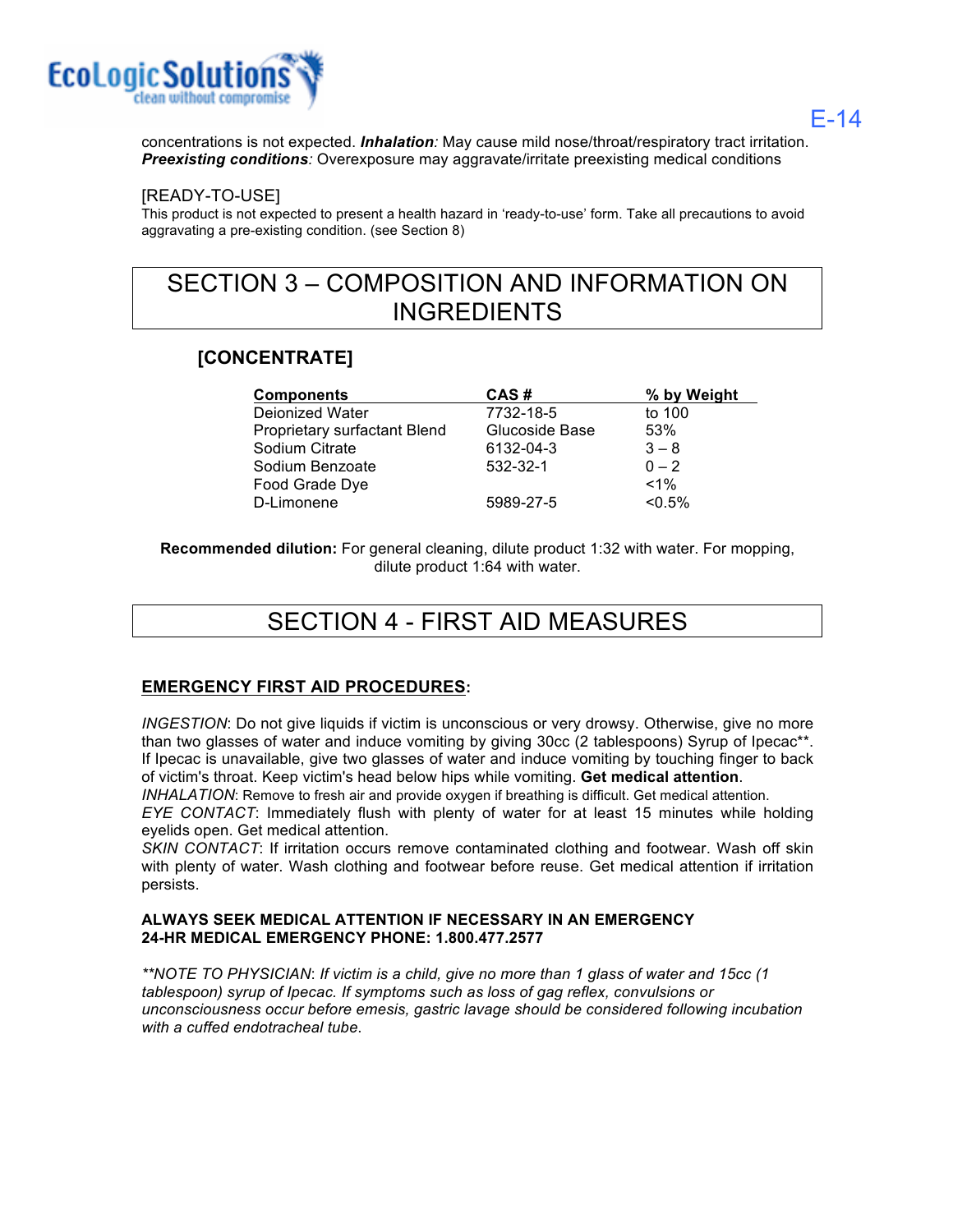

# SECTION 5 – FIRE FIGHTING MEASURES

**FLASH POINT**: None/Nonflammable- This product is not considered a fire hazard, nor will it support combustion.

**EXTINGUISHING MEDIA:** Use standard firefighting measures to extinguish fires involving this material (water spray, dry chemicals or foam).

### SECTION 6 – ACCIDENTAL RELEASE MEASURES

**SPILL/RELEASE PROCEDURES**: Where possible flush down drain to waste treatment sewer; otherwise on small spills, use chemical absorbent and sweep up. For large spills, contain and collect.

**WASTE DISPOSAL PROCEDURES**: Dispose of this product or its residues in accordance with all local, state and federal requirements.

## SECTION 7 – HANDLING AND STORAGE

#### **Keep out of reach of children. Avoid eye and prolonged skin contact.**

## SECTION 8 – EXPOSURE CONTROLS AND PERSONAL PROTECTION

#### **EXPOSURE LIMIT GUIDELINES:** None Established

**VENTILATION AND ENGINEERING CONTROLS:** Use with adequate ventilation to ensure exposure levels are maintained below the threshold limits provided above, *if applicable*

**RESPIRATORY PROTECTION:** Maintain airborne contaminant concentrations below guidelines listed above, *if applicable*.

No protective equipment is required for normal use in dilution. When handling concentrate, a face-mask or other appropriate measures may be taken as need determines/to prevent aggravating a pre-existing condition.

**EYE PROTECTION:** No protective equipment is required for normal use in dilution. When handling concentrate, safety glasses or chemical goggles may be worn as need determines/to prevent aggravating a pre-existing condition

**HAND PROTECTION:** No protective equipment is required for normal use in dilution. When handling concentrate, gloves may be worn as need determines/prevent aggravating a pre-existing condition.

**BODY PROTECTION:** No protective equipment is required for normal use in dilution or in concentrate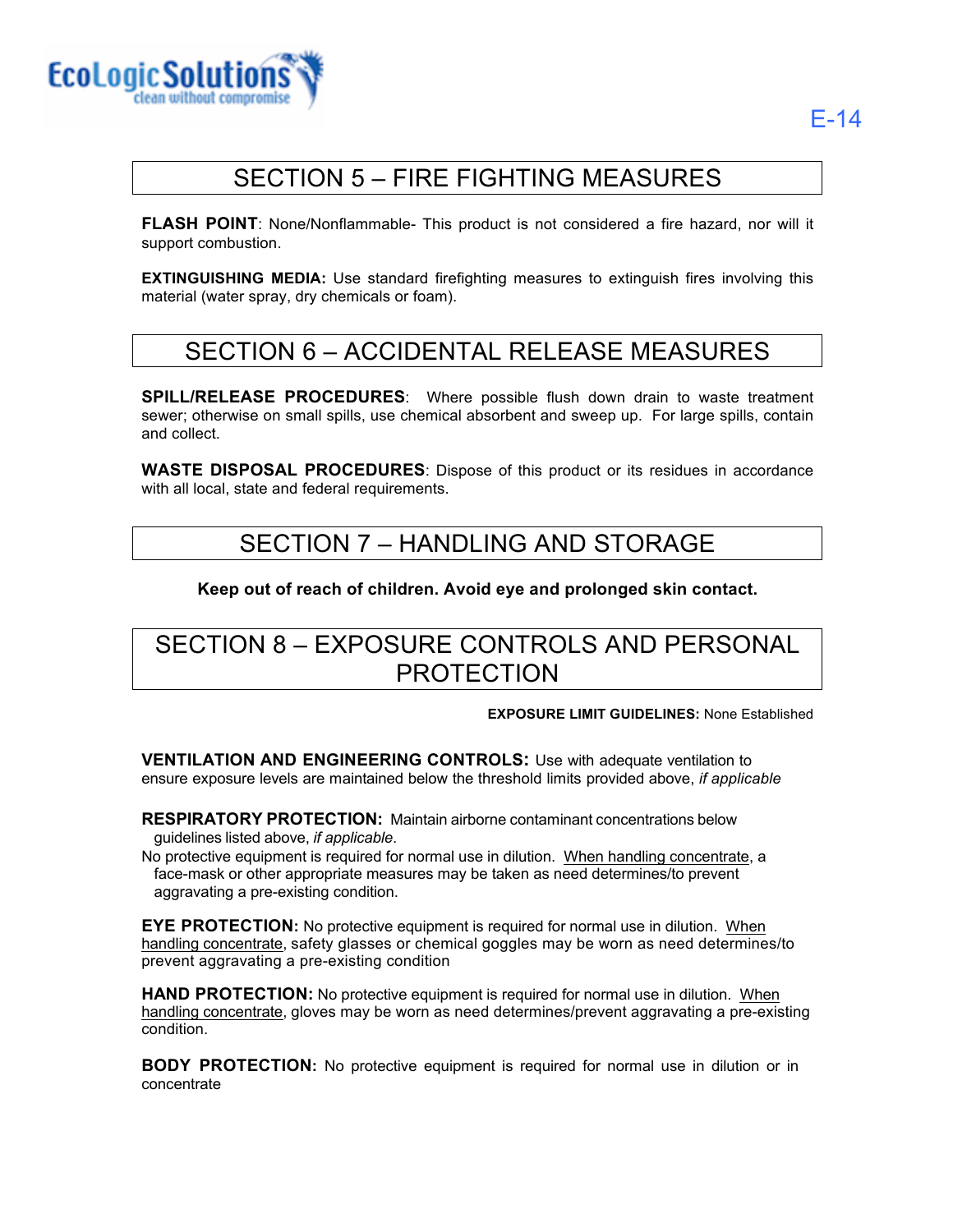

## SECTION 9- PHYSICAL AND CHEMICAL PROPERTIES

BOILING RANGE: 100°C SPECIFIC GRAVITY: (Water = 1)  $1.10 \pm .02$ VAPOR PRESSURE AT 20C: (MM of HG) Equivalent to water VAPOR DENSITY: (Air = 1) Equivalent to water SOLUBILITY IN WATER: Infinite SOLUBILITY IN SOLVENT: Moderate EVAPORATION RATE: Equivalent to water APPEARANCE: Green blue liquid pH-Concentrate: pH – In Use VOC:

Natural Citrus Fragrance Added 7.5 **±** 0.5 7.5 **±** 0.5  $< 0.5\%$ 

# SECTION 10- STABILITY AND REACTIVITY

**CONDITIONS TO AVOID**: None known **INCOMPATIBILITY WITH OTHER MATERIALS**: None known **HAZARDOUS DECOMPOSITION MATERIALS**: None known **HAZARDOUS POLYMERIZATION**: Will not occur **STABILITY**: Stable under normal conditions

# SECTION 11- TOXICOLOGICAL INFORMATION

**Oral Toxicity:** This product is non-toxic based upon current information available to EcoLogic Solutions and provided by all ingredient manufacturers. **This product contains no ammonia**. **No PBTs:** This product contains none of the persistent, bioaccumulative and toxic chemicals **(PBT)** as listed by EPA: dioxins & furans, toxaphene, PCBs, Mirex, Mercury & compounds, Octachlorostyrene, alkyl-lead, DDT, Hexachlorobenzene, aldrin/dieldrin, benzo(a)pyrene and chlordane. **No Butyl:** Contains no 2-butoxyethanol (butyl). **No Endocrine Modifiers:** Based upon information provided by manufacturers of all ingredients used to manufacture this product, none of the ingredients used in this product contain APE, OPE, NPE or dibutyl phthalate. **No petroleum distillates**.

# SECTION 12 – ECOLOGICAL INFORMATION

The ingredients are readily biodegradable & non toxic to aquatic life. After this product's use, it will readily biodegrade in sewage systems and/or the environment. All ingredients are non-polluting. Contains no nonyl phenol ethoxylates or alkyphenol ethoxylates **(APE)**. This product contains no ozone-depleting chlorinated compounds as specified by the Montreal Protocol. **No VOCs**. This product contains no paradichlorobenzene 1,4-dioxane, sodium hypochlorite, NTA or sodium EDTA.